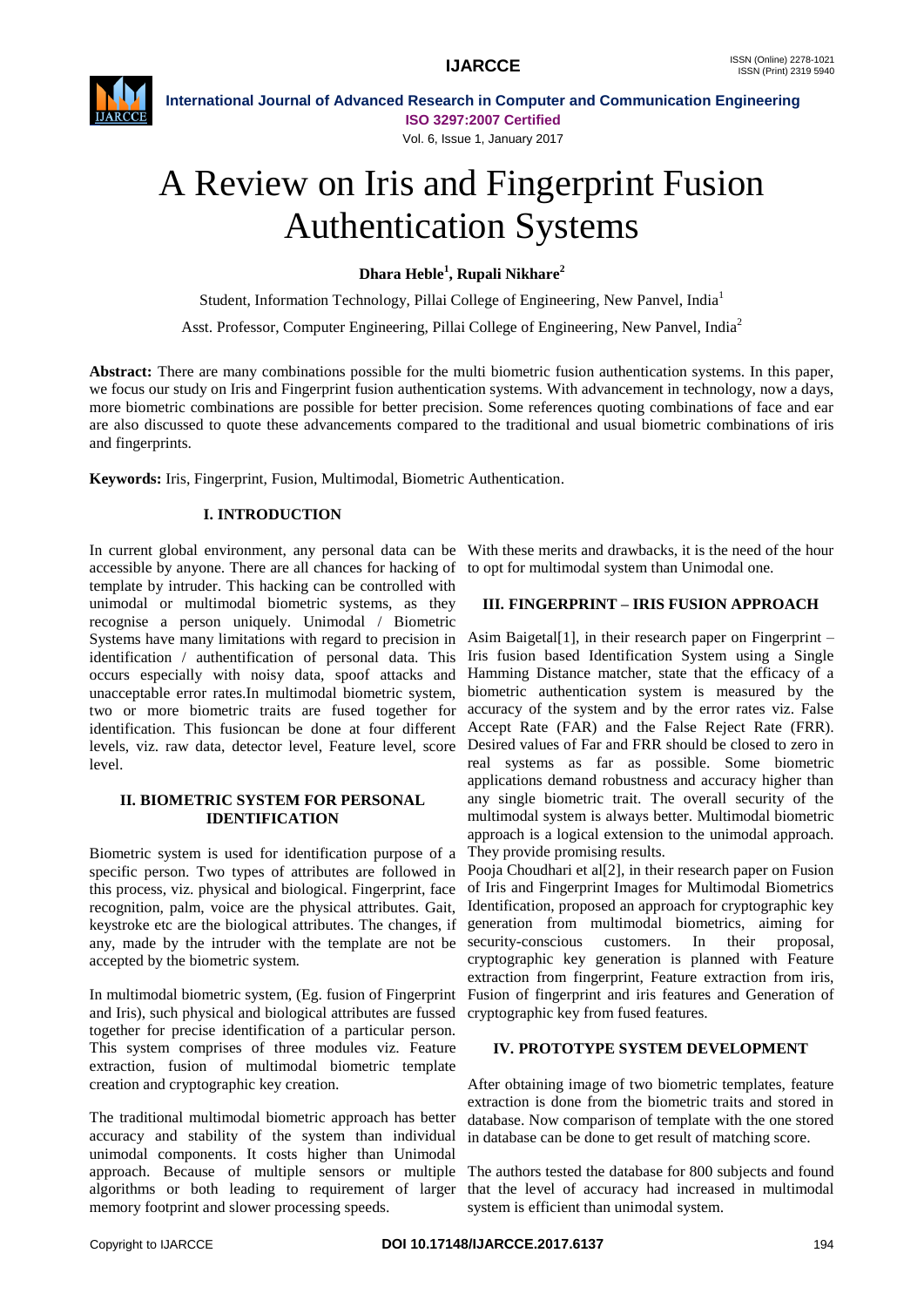

#### **International Journal of Advanced Research in Computer and Communication Engineering ISO 3297:2007 Certified**

Vol. 6, Issue 1, January 2017



Fig. 1 Biometric Authentication System

They further revealed that selective encryption method gives better results for multimedia data and and is useful compression of encrypted images on web.

AsimBaigetal[1]. In their research paper on Fingerprint – iris fusion based Identification System using a Single Hamming Distance matcher, state that the effectiveness of a biometric authentication system is measured by the accuracy of the system and by the error rates, viz. False Accept Rate (FAR) and the False Reject Rate (FRR). FAR identifies the number of times an imposter is classified as a genuine user by the system. FRR, contradictory to FAR, measures misidentifications of a genuine user as an imposter. Theoretically, FAR and FRR should be as close to zero as possible. But in real systems, this is not possible.

Multimodal Biometric System is, truly speaking, a logical extension to the unimodal approach. Multimodal biometric approaches often provide promising results where robustness and accuracy are highly needed as it reduces Biometric System. FAR and FRR. Also, this approach is harder to circumvent Fuzzy logic is used for the effect of each biometric result and overall security of the whole system is improved.

Fingerprint of an individual is composed of ridges and furrows. They have same width, they run parallel. Minutia Are the features on ridges. Minutia types, viz. Termination, bifurcation, etc. on fingerprint image are mostly significant. In case of each human being, finger print of his each finger has a permanent uniqueness. This property is being used for recognition of an individual.

For the purpose of identification, bifurcations and terminates are stored as one feature. Each minutia is stored with three parameters X, Y by assigning respective decimal number and its tangent angle is assigned a floating point number. One pixel coordinate is stored for each minutia.

Iris is a circular diaphragm. It consists of a number of layers. Epithelium layer contains dense color cells. It Brunelli and Falavigna[10] used hyperbolic tangent (tanh) determines the color of iris. Stromal layer consists of for normalization. They also used weighted geometric blood vessels. The external visible surface is a multilayered iris consisting of two zones. Each zone differs in Jain proposed an identification system based on face and color. These two zones are divided by the collarets. This fingerprint. The fingerprint matching is applied after iris is located between cornea and lens of the human eye. pruning the database via face matching. Kittler et al. have Iris controls the amount of light entering in the eye experimented with many fusion techniques for face and through the pupil. It has an average diameter of 12 mm. voice biometrics. Ben-Yacoub et al, for face and voice

how iris pattern of each human being is distinct, hence is used in identification of an individual.

[1]Empirically proved that multimodal biometrics improves performance in respect to increasing accuracy and decreasing False Accept Rates. Jain et al [7] provided a fingerprint, fusing face and speech based multimodal authentication system. By doing rank level fusion in a parallel mode at post matching stage, they used minutiae based approach to detect fingerprint, Eigen face-based approach to detect faces.They also incorporated text dependent speaker recognition system using Hidden Markov Model (HMM) to detect Voice.

In another model, Wang et al[3], in order to identify users, provided comparison between multiple fusion techniques, at rank level, using weighted sum, a Fisher discriminant analysis and neural network based classifier. Fusion of face and iris was done, and an Eigen face-based approach was followed to detect facesby employing an algorithm characterizing local variations in iris for matching.

Bowyer et al[8] worked with multiple samples of face from same and different sources. With this, he created a multimodal system using four different 2D images and a single 3D face image from each user were used for verification, in parallel at matching score level using sum, product or the minimum value rule.

Mohamad Abdolahietal[9], in their research paper entitled Multimodal Biometric system Fusion Using Fingerprint and Iris with Fuzzy Logic, in the beginning, authors have once again described limitations of Unimodal Biometric System and have advocated to go for Multimodal

combination in Multimodal Biometric System. While studying related work in this technology, the authors have reported about some of important outcomes of other researchers.



Fig. 2 Fuzzy Logic at Decision Level of Multimodal Authentication System

Pupil size goes to 10% to 80% of the iris diameter. This is biometrics, studied many fusion strategies, viz. support average for fusion of voice and face biometrics. Hong and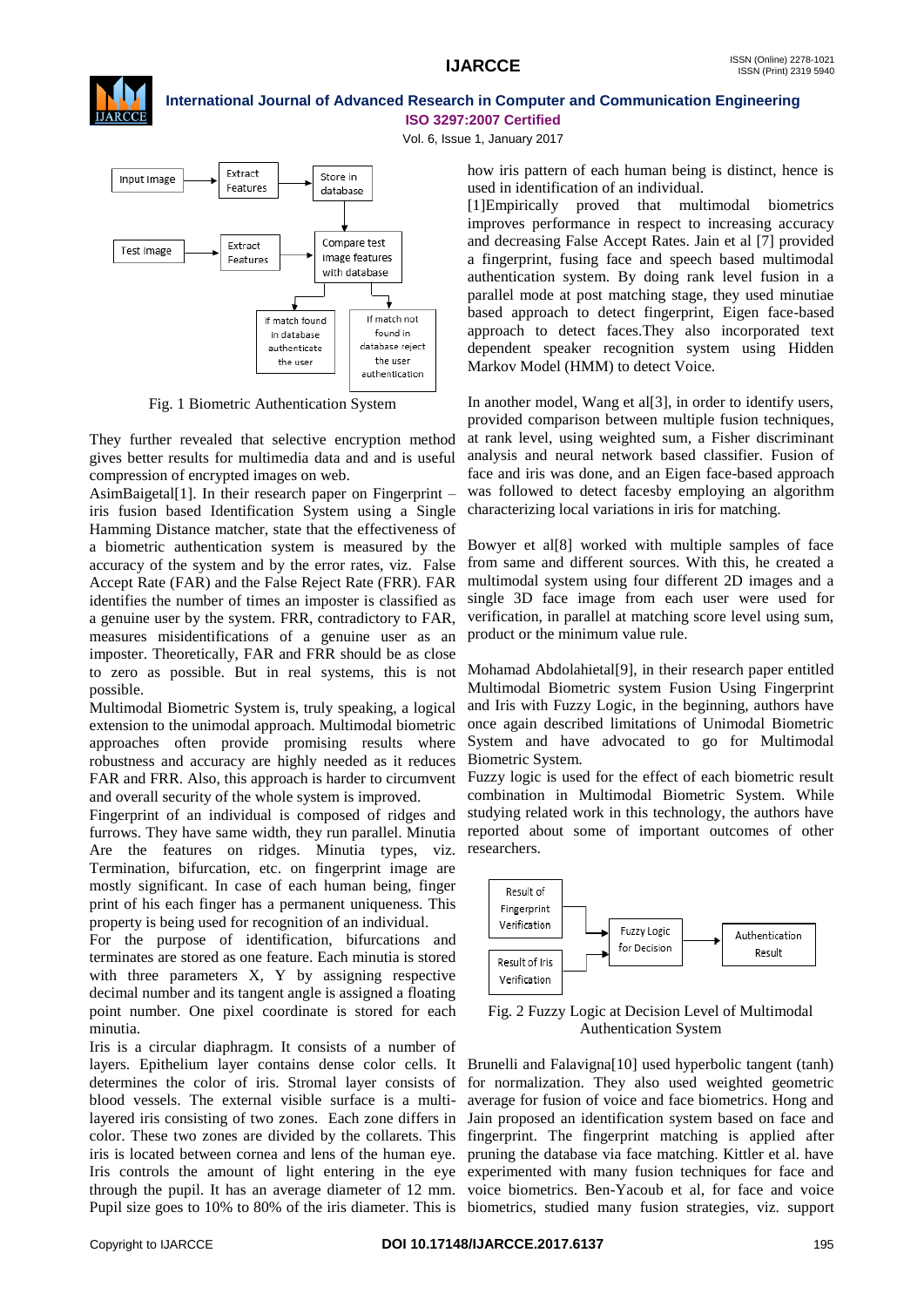

### **International Journal of Advanced Research in Computer and Communication Engineering ISO 3297:2007 Certified**

Vol. 6, Issue 1, January 2017

vector machines, tree classifiers and perception, and Bayes classifier.

#### **V. ADVANCE FEATURES IN PRECISE PERSONAL IDENTIFICATION**

Ross and Jain as quoted in[6]combined face, fingerprint and hand geometry biometrics with sum, decision tree and linear discriminant-based methods. It is observed that sum rule outperforms others.

UjwallaGawande et al.[6], in their research paper on Fingerprint-Iris Fusion Based Multimodal Biometric System Using Single Hamming Distance Matcher, state that **e**ach biometric feature has its own strengths and weaknesses. Based on application, we choose a particular pattern for personal recognition. Due to robustness, distinctiveness, availability, accessibility and acceptability, multimodal biometric system specific application oriented multimodal biometric system is selected for personal recognition. These qualities of multimodal biometric system make them reliable and popular with improved For improving recognition accuracy of a biometric system, template security. Proper feature sets from different biometric sources when used with appropriate fusion scheme, give precise personal recognition.

A single biometric indicator alone can't investigate whether integration of face and palmprint biometrics can give better performance or not. Considering Principal Component Analysis (PCA) and Independent Component Analysis (ICA) in the context of feature vector fusion, Ross and Jain presented separately various levels of integration in score level fusion strategies of multimodal biometric systems and novel fusion at feature level for face and palm print. They observed significantly improved performance.

Dass, Nandakumar&Jain[7]conducted an experiment with fusion of face, fingerprint and hand geometry. They employed product rule and coupla method. With this, they proposed an approach to score level fusion in multimodal Dass, Nandakumar&Jain[7], in their paper entitled biometrics systems. Both fusion rules showed better performance than individual recognizers.

Kittler et al. As mentioned in [6]proposed a framework for multimodal biometric fusion.It was based on utilization of a single matcher implementation for both modalities.

Feature vectors were created independently for each sensor. They were compared to the enrolment templates. In Fusion, at the Matching Score Level, they were stored separately for each biometric trait. Each subsystem computed its own matching score based on the proximity of feature vector and template. These individual scores In current global environment, any personal data can be were finally combined into a total score. The final score was passed to the decision module.

This framework was designed to provide improved performance over the unimodal systems. It was demonstrated through the development of a fingerprint and iris based multimodal biometric identification system with score level fusion. Both modalities utilized the same matcher module. Due to this, the memory footprint of the images on web with an GAR as high as 99.7 %, just a system got reduced. They analyzed Common theoretical few seconds, Linear Discriminant Analysis (LDA) framework for combining classifiers using sum rule, method, product rule and couple method

multi-laver median rule, max and min rule under the most restrictive assumptions. They observed that sum rule outperforms better over other classifiers' combination schemes.

> In another paper entitled Decision Level Fusion Based Multimodal Biometric System by V.SIREESHA, K.SANDHYARANI[3],the authors reported that IRIS is one of the best biometric parameter. An efficient recognition technique is proposed to reduce the space complexity; enhancing recognition accuracy within a limited number of classes was proposed.An accuracy of 99.73% was achieved within 1500 classes in 3.6 seconds. Compared to existing Iris recognition techniques, on ideal iris sets, a nonideal iris recognition was proposed.This technique extracts half of the Iris part. This segmentationgave 90% recognition accuracy.The iris segmentation was achieved within 1.8 seconds. The performance of Iris recognition system depended on the inter dependability and separation of the features.

> the number of features extracted from the biometrics should be increased.This will enhance the processing time. MAHMOUD. Y. SHAMS et al.[4]pointed out that in case of injury to a person, when more than two or more biometric parts are used in biometric fusion, the chances of precise recognition are increased. Second advantage of this multiple fusion is eradicating spoof attacks.

> M. I. Razzak et al [11] selected some faces having minimum Euclidean distance, with more similarity. They entered faces and finger veins to the system. Using Linear Discriminant Analysis (LDA) method, extraction of these biometric organs was done. The FAR was reduced to 0 .000026and Genuine Acceptance Rate (GAR increased to 97.4 %.

> "Comparative Study of Multimodal Biometric Recognition by Fusion of Iris and Fingerprint", followed an approach, of matching biometric recognition of iris and fingerprint with monomodal system. They did matching with fuzzy and classical algorithms, followed by exhaustive and intensive tests on database of iris and fusion matrix. The results were inspiring.

#### **VI. SUMMERY**

accessible by anyone. There are all chances for hacking of template by intruder.Biometric system is used for identification purpose of a specific person using fingerprint, face recognition, palm, voice, etc.

Single Hamming Distance matcher, cryptographic key generation from multimodal biometrics, biometric authentication system, useful compression of encrypted